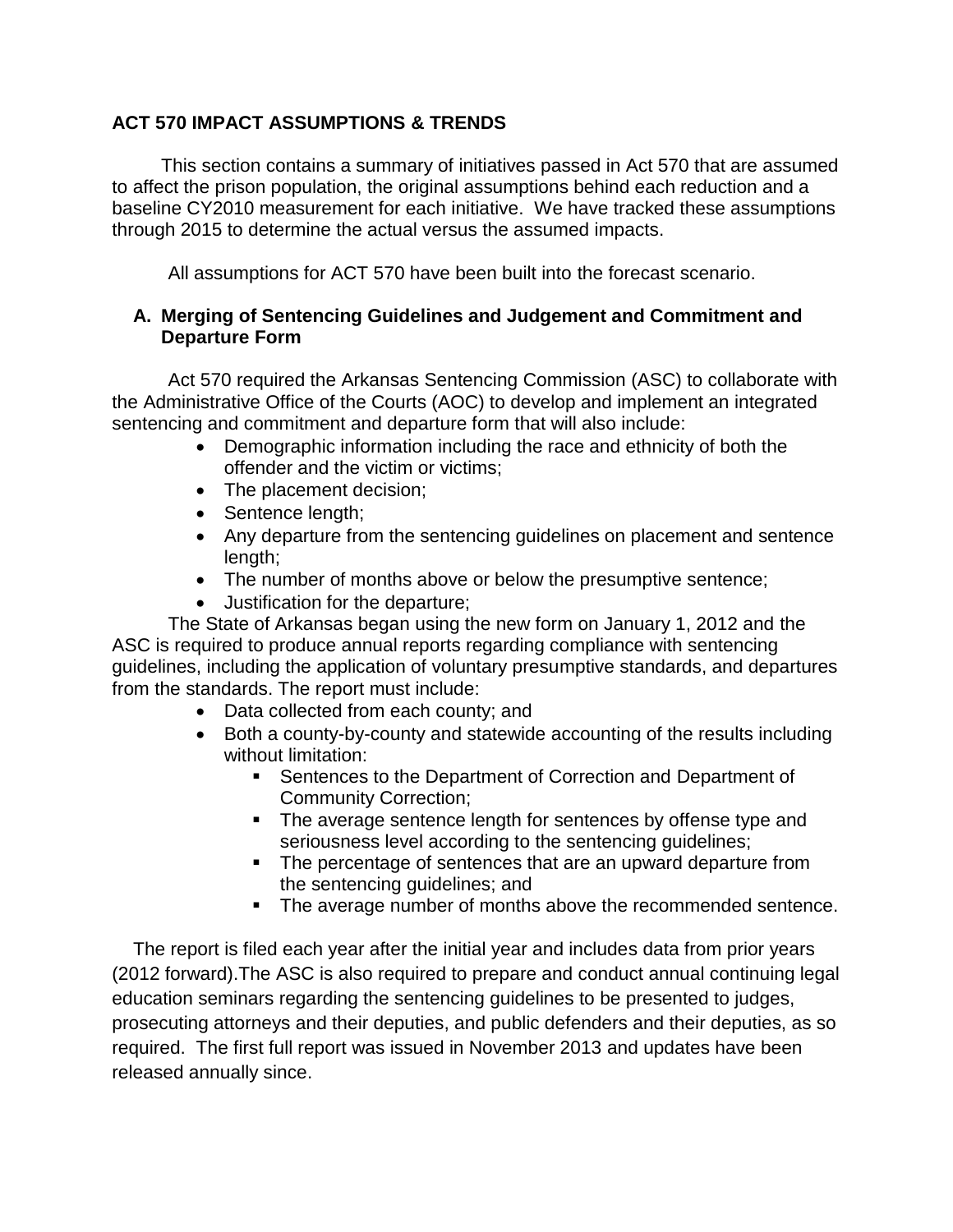## *The above changes were assumed to reduce the overall net sentences for offenders in levels 1-5 by 20% (return to CY 2002 levels). No diversions are assumed in this impact.*

Below is a summary of CY 2010 - CY 2015 new sentences for levels 1-5.

#### **TABLE 1 NEW COMMITMENT AVERAGE SENTENCES TO ADC EXCLUDING PAROLE AND PROBATION VIOLATORS 2010 - 2015**

| 2019 - 2019                   |                                      |                                      |                                      |                                      |                                      |                                      |  |  |  |  |
|-------------------------------|--------------------------------------|--------------------------------------|--------------------------------------|--------------------------------------|--------------------------------------|--------------------------------------|--|--|--|--|
|                               | 2010                                 | 2011                                 | 2012                                 | 2013                                 | 2014                                 | 2015                                 |  |  |  |  |
| <b>New Crime SL-</b><br>Group | Average<br><b>Sentence</b><br>(mos.) | Average<br><b>Sentence</b><br>(mos.) | Average<br><b>Sentence</b><br>(mos.) | Average<br><b>Sentence</b><br>(mos.) | Average<br><b>Sentence</b><br>(mos.) | Average<br><b>Sentence</b><br>(mos.) |  |  |  |  |
| Seriousness level 1           | 66.0                                 |                                      | 35.9                                 | 60.0                                 | 36.0                                 | 13.4                                 |  |  |  |  |
| Seriousness level 2           | 43.0                                 | 43.1                                 | 40.5                                 | 36.5                                 | 38.9                                 | 43.0                                 |  |  |  |  |
| Seriousness level 3           | 56.5                                 | 47.3                                 | 61.8                                 | 42.6                                 | 39.1                                 | 32.7                                 |  |  |  |  |
| Seriousness level 4           | 81.7                                 | 71.6                                 | 88.1                                 | 72.2                                 | 63.2                                 | 62.5                                 |  |  |  |  |
| Seriousness level 5           | 97.7                                 | 131.8                                | 107.4                                | 91.6                                 | 79.7                                 | 71.6                                 |  |  |  |  |

*Source: ADC CY 2011 – 2015 admissions data extract file; Note: excludes parole and probation violators*

#### **B. Parole Release Risk Instrument/Expedited Parole Release from Jail**

There are two main changes to parole board practices described in ACT 570. Beginning January 1, 2012, the Parole Board is required to conduct a risk assessment review of all parole applications and before ordering the release of any prisoner. He/she shall be interviewed by the board or a panel designated by the board. In addition, the Parole Board was required to work with ADC to create a procedure to release parole eligible offenders from jail.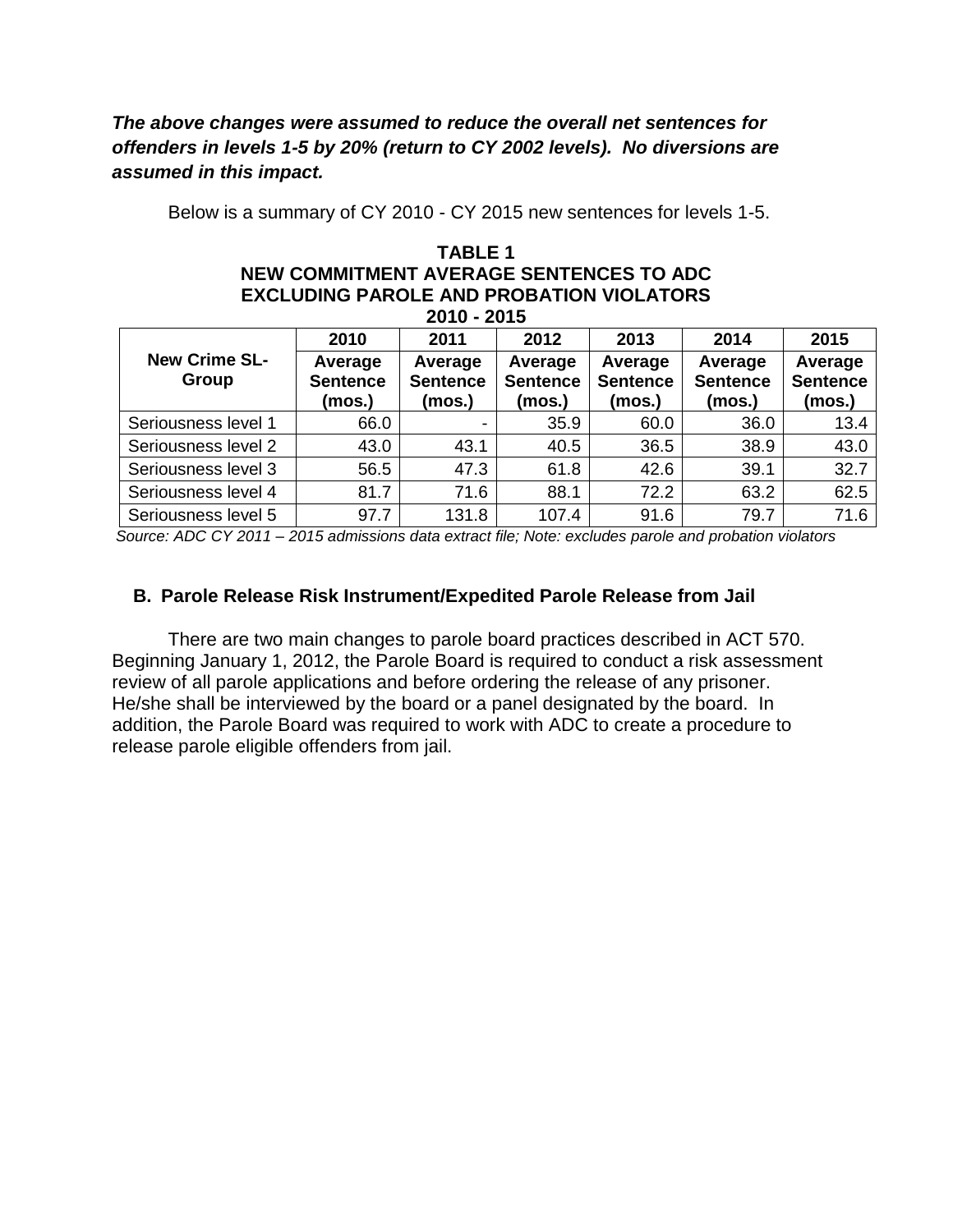#### **TABLE 2 ARKANSAS DEPARTMENT OF CORRECTION OFFENDERS (RELEASED VIA DISCHARGE OR PAROLE) HELD BEYOND TRANSFER ELIGIBILITY DATE IN 2010 - 2015**

| ID-Group*                 | <b>Total Released</b><br>via<br>Discharge/Parole | <b>Total Held</b><br><b>Beyond Transfer</b><br><b>Eligibility Date</b> | <b>Percent Held</b><br><b>Beyond</b><br><b>Transfer</b><br><b>Eligibility</b><br><b>Date</b> | For those<br>held beyond<br>TE Date,<br>Average<br><b>Number of</b><br>months held<br>over |
|---------------------------|--------------------------------------------------|------------------------------------------------------------------------|----------------------------------------------------------------------------------------------|--------------------------------------------------------------------------------------------|
|                           |                                                  | 2010                                                                   |                                                                                              |                                                                                            |
| New Commitments - Males   | 3,222                                            | 1,840                                                                  | 57.1%                                                                                        | 6.7                                                                                        |
| New Commitments - Females | 472                                              | 273                                                                    | 57.8%                                                                                        | 2.9                                                                                        |
| <b>TOTAL</b>              | 3,694                                            | 2,113                                                                  | 57.2%                                                                                        | 6.2                                                                                        |
|                           |                                                  | 2011                                                                   |                                                                                              |                                                                                            |
| New Commitments - Males   | 3,378                                            | 1,806                                                                  | 53.5%                                                                                        | 6.1                                                                                        |
| New Commitments - Females | 529                                              | 219                                                                    | 41.4%                                                                                        | 4.0                                                                                        |
| <b>TOTAL</b>              | 3,907                                            | 2,025                                                                  | 51.8%                                                                                        | 5.8                                                                                        |
|                           |                                                  | 2012                                                                   |                                                                                              |                                                                                            |
| New Commitments - Males   | 3,173                                            | 1,520                                                                  | 47.9%                                                                                        | 7.5                                                                                        |
| New Commitments - Females | 451                                              | 225                                                                    | 49.9%                                                                                        | 3.5                                                                                        |
| <b>TOTAL</b>              | 3,624                                            | 1,745                                                                  | 48.2%                                                                                        | 7.0                                                                                        |
|                           |                                                  | 2013                                                                   |                                                                                              |                                                                                            |
| New Commitments - Males   | 3,421                                            | 1,503                                                                  | 43.9%                                                                                        | 9.6                                                                                        |
| New Commitments - Females | 592                                              | 270                                                                    | 45.6%                                                                                        | 3.6                                                                                        |
| <b>TOTAL</b>              | 4,013                                            | 1,773                                                                  | 44.2%                                                                                        | 8.6                                                                                        |
|                           |                                                  | 2014                                                                   |                                                                                              |                                                                                            |
| New Commitments - Males   | 3,205                                            | 1,596                                                                  | 49.8%                                                                                        | 8.8                                                                                        |
| New Commitments - Females | 599                                              | 400                                                                    | 66.8%                                                                                        | 2.8                                                                                        |
| <b>TOTAL</b>              | 3,804                                            | 1,996                                                                  | 52.5%                                                                                        | 7.6                                                                                        |
|                           |                                                  | 2015                                                                   |                                                                                              |                                                                                            |
| New Commitments - Males   | 3,432                                            | 1,828                                                                  | 53.3%                                                                                        | 7.5                                                                                        |
| New Commitments - Females | 682                                              | 384                                                                    | 56.3%                                                                                        | 3.3                                                                                        |
| <b>TOTAL</b>              | 4,114                                            | 2,212                                                                  | 53.8%                                                                                        | 6.8                                                                                        |

\*Excludes those with an offense date before 1/1/94, lifers, parole violator returns and 70%-ers. Source: ADC extract data release files

In addition to revising parole release practices, beginning October 1, 2011, the Parole Board shall submit an annual report to the Chairpersons of the House and Senate Judiciary Committees, the Legislative Council, the Board of Corrections, the Governor and the Commission on Disparity in Sentencing showing the number of persons who make application for parole and those who are granted or denied parole during the previous month for each criminal offense classification.

The report shall include: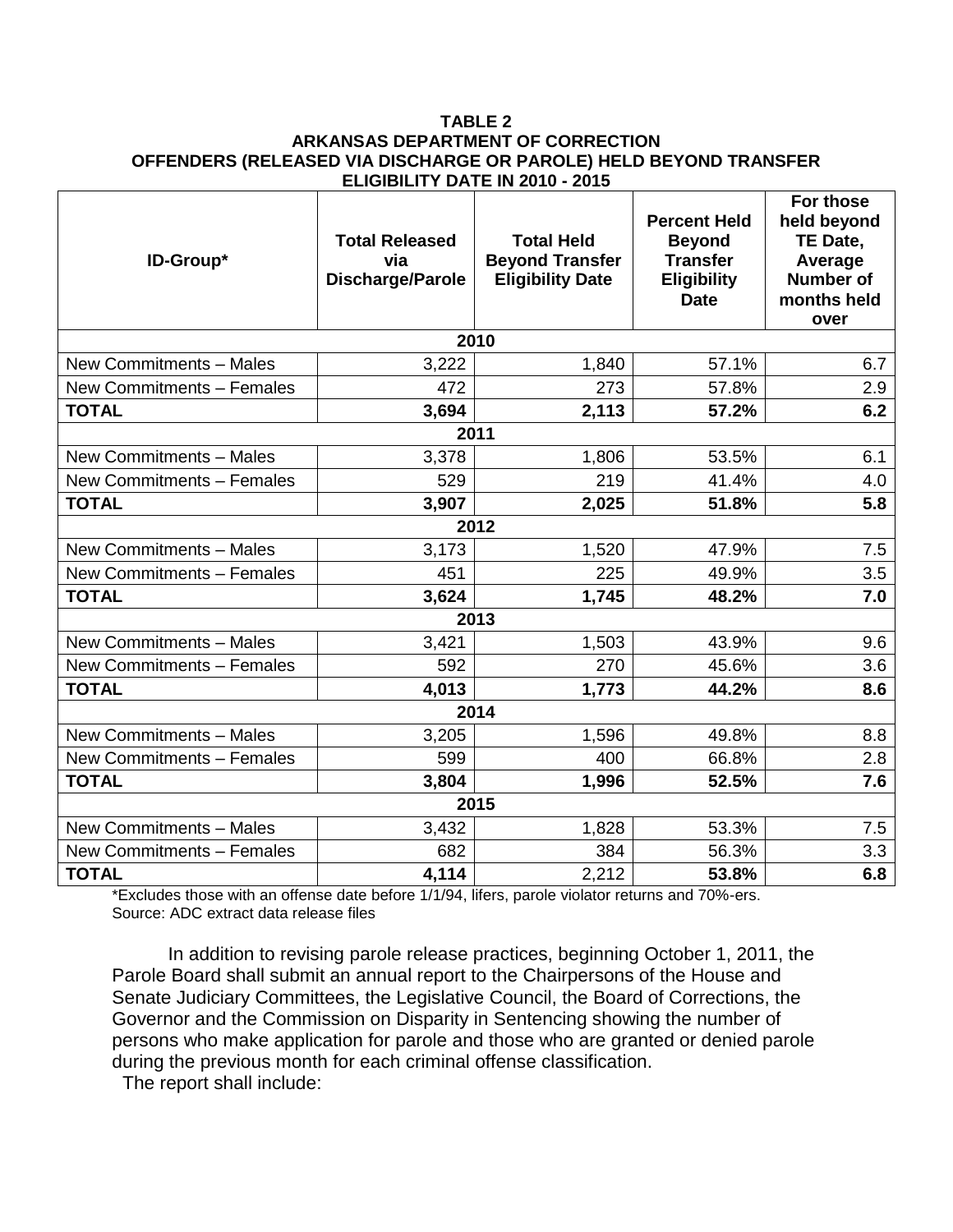- a breakdown by race of all persons sentenced in each criminal offense classification;
- the reason for each denial of parole;
- the results of the risk-needs assessment; and
- the course of action that accompanies each denial.

The board is required to cooperate with and upon request make presentations and provide various reports, to the extent the board's budget will allow, to the Legislative Council concerning board policy and criteria on discretionary offender programs and services.

*The combination of these efforts was assumed to decrease the number of offenders held beyond their transfer eligibility date to 25 percent. Offenders held beyond their transfer eligibility date were assumed to remain an additional 3 months before release.* 

## **C. Changes in Drug Statutes**

A series of changes were made to controlled substance statutes.

*The described drug status changes were assumed to have a projected impact on approximately 265 admissions and to save an average of 10 months in length of stay.* 

| <b>Drug Crime</b>                           | N     | <b>Percent</b><br>of New<br>prison<br>commits | Avg.<br><b>Prison</b><br><b>Sentence</b><br>(mos.) | <b>Number</b><br>οf<br><b>Probation</b><br><b>Admits</b> | Avg.<br>Prob.<br>Term<br>(mos.) |
|---------------------------------------------|-------|-----------------------------------------------|----------------------------------------------------|----------------------------------------------------------|---------------------------------|
|                                             | 2010  |                                               |                                                    |                                                          |                                 |
| Drug paraphernalia                          | 71    | 2.8%                                          | 62.1                                               | 458                                                      | 46.4                            |
| Manuf/Deliv/possession controlled substance | 1,351 | 28.3%                                         | 97.4                                               | 3,397                                                    | 47.2                            |
| Total                                       | 1,488 | 31.1%                                         | 91.4                                               | 3,855                                                    | 47.1                            |
|                                             | 2011  |                                               |                                                    |                                                          |                                 |
| Drug paraphernalia                          | 78    | 1.8%                                          | 48.3                                               | 459                                                      | 46.9                            |
| Manuf/Deliv/possession controlled substance | 1,262 | 29.1%                                         | 79.1                                               | 3,262                                                    | 46.9                            |
| Total                                       | 1,340 | 30.9%                                         | 77.3                                               | 3,721                                                    | 46.9                            |
|                                             | 2012  |                                               |                                                    |                                                          |                                 |
| Drug paraphernalia                          | 89    | 1.9%                                          | 41.3                                               | 267                                                      | 45.7                            |
| Manuf/Deliv/possession controlled substance | 1,249 | 26.6%                                         | 66.8                                               | 2,512                                                    | 46.3                            |
| Total                                       | 1,338 | 28.5%                                         | 65.1                                               | 2,782                                                    | 46.2                            |
|                                             | 2013  |                                               |                                                    |                                                          |                                 |
| Drug paraphernalia                          | 132   | 2.6%                                          | 53.8                                               | 349                                                      | 44.7                            |
| Manuf/Deliv/possession controlled substance | 1,307 | 26.2%                                         | 62.7                                               | 2,573                                                    | 46.9                            |

**TABLE 3 NEW CRIME 2010 - 2015 DRUG ADMISSIONS**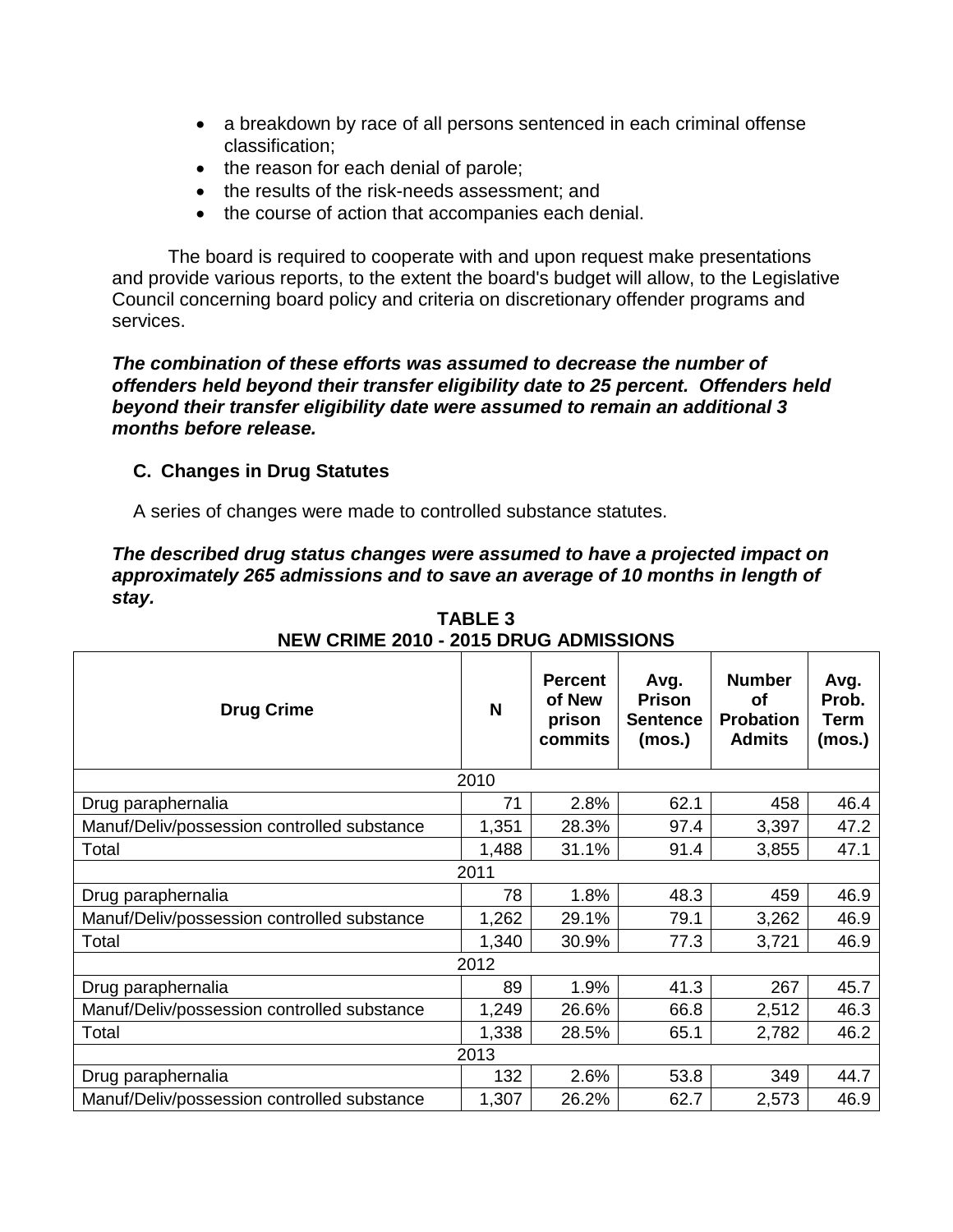| <b>Drug Crime</b>                           | N     | <b>Percent</b><br>of New<br>prison<br>commits | Avg.<br><b>Prison</b><br><b>Sentence</b><br>(mos.) | <b>Number</b><br>οf<br><b>Probation</b><br><b>Admits</b> | Avg.<br>Prob.<br>Term<br>(mos.) |
|---------------------------------------------|-------|-----------------------------------------------|----------------------------------------------------|----------------------------------------------------------|---------------------------------|
| Total                                       | 1,439 | 28.9%                                         | 61.2                                               | 2,922                                                    | 46.6                            |
|                                             | 2014  |                                               |                                                    |                                                          |                                 |
| Drug paraphernalia                          | 252   | 5.1%                                          | 53.5                                               | 718                                                      | 45.8                            |
| Manuf/Deliv/possession controlled substance | 1,430 | 29.2%                                         | 62.0                                               | 2,905                                                    | 49.1                            |
| Total                                       | 1,682 | 34.3%                                         | 60.8                                               | 3,623                                                    | 48.6                            |
| 2015 continued on the next page             |       |                                               |                                                    |                                                          |                                 |
|                                             | 2015  |                                               |                                                    |                                                          |                                 |
| Drug paraphernalia                          | 289   | 5.4%                                          | 50.3                                               | 795                                                      | 46.8                            |
| Manuf/Deliv/possession controlled substance | 1,469 | 27.2%                                         | 58.9                                               | 3,048                                                    | 49.4                            |
| Total                                       | 1,758 | 32.5%                                         | 57.5                                               | 3,843                                                    | 48.9                            |

*Source: ADC admissions data extract file; ACC probation admissions extract file \*Excludes lifers and 70% and 50%ers.*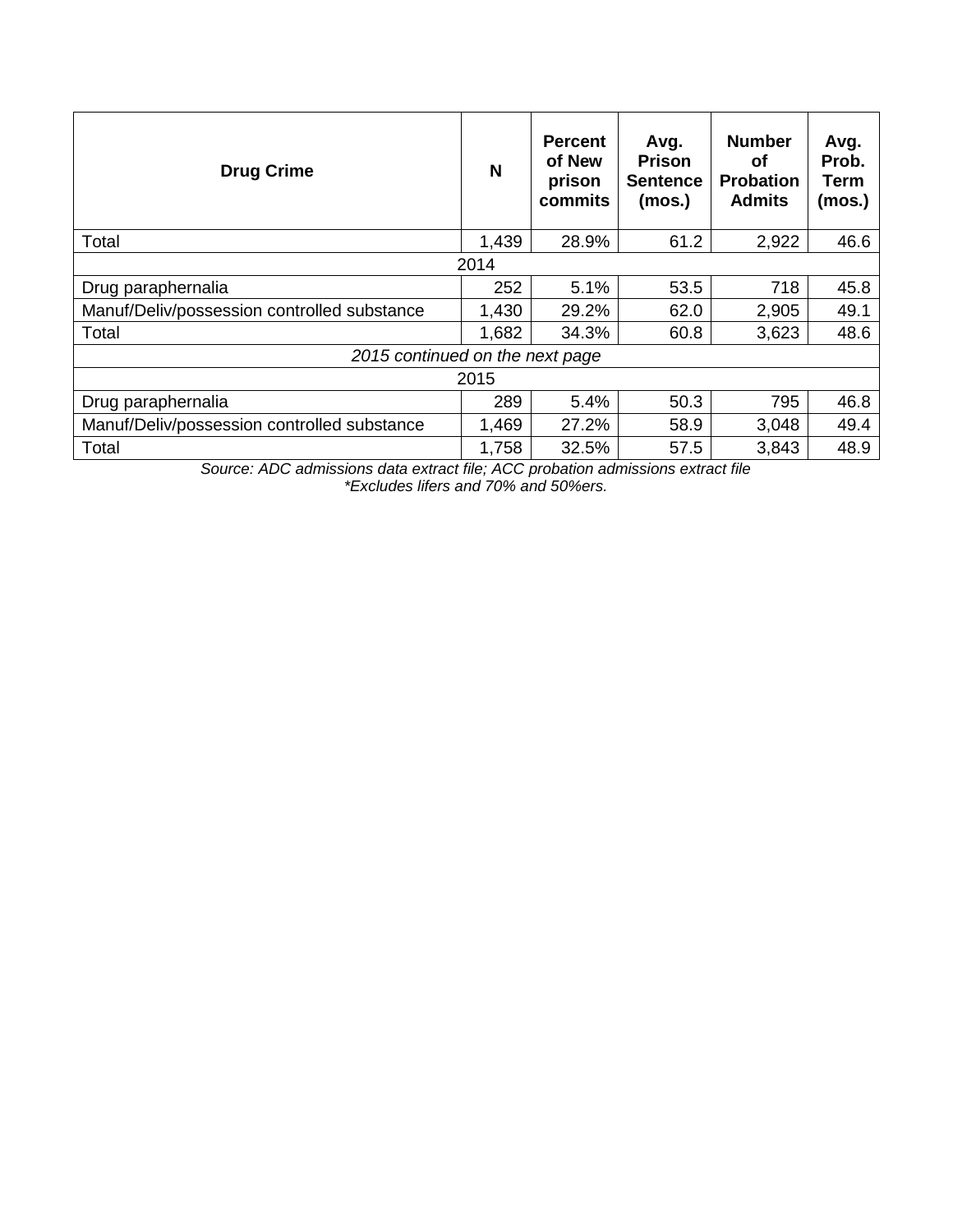|                |                                              |                | <b>New</b>              |             | Old                          | <b>Total</b> |                         |
|----------------|----------------------------------------------|----------------|-------------------------|-------------|------------------------------|--------------|-------------------------|
| <b>Statute</b> | <b>Statue Description</b>                    | N              | Avg.<br>Sent.<br>(mos.) | N           | Avg.<br>Sent.<br>(mos.)      | N            | Avg.<br>Sent.<br>(mos.) |
| 5-64-401       | Man./delivery/poss. Sched. I/II              | 6              | 4.1                     | 230         | 67.7                         | 236          | 66.1                    |
| 5-64-402       | Offenses relating to records                 | 30             | 94.8                    | 3           | 30.7                         | 33           | 89.0                    |
| 5-64-403       | Controlled substances                        | 11             | 14.0                    | 22          | 71.8                         | 33           | 52.5                    |
| 5-64-419       | Possession of CS                             | 483            | 32.2                    | $\mathbf 0$ |                              | 483          | 37.7                    |
| 5-64-420       | Poss, meth/coke with intent to deliver       | 233            | 91.5                    | $\mathbf 0$ | $\overline{\phantom{a}}$     | 233          | 91.5                    |
| 5-64-422       | Delivery meth/coke                           | 231            | 81.6                    | $\mathbf 0$ | $\overline{a}$               | 231          | 81.6                    |
| 5-64-423       | Man. meth/coke                               | 4              | 54.0                    | $\mathbf 0$ | $\overline{\phantom{a}}$     | 4            | 54.0                    |
| 5-64-424       | Poss. Sched. I/II with purpose to<br>deliver | 30             | 67.1                    | $\mathbf 0$ | $\overline{\phantom{0}}$     | 30           | 67.1                    |
| 5-64-426       | Delivery of Sched. I/II (not meth/coke)      | 53             | 43.6                    | $\mathbf 0$ | $\overline{\phantom{0}}$     | 53           | 43.6                    |
| 5-64-427       | Man. of Sched. I/II (not meth/coke)          | $\mathbf 0$    |                         | $\mathbf 0$ | $\overline{a}$               | 0            |                         |
| 5-64-428       | Poss. Sched. III with purpose to deliver     | 5              | 48.0                    | $\mathbf 0$ | $\blacksquare$               | 5            | 46.0                    |
| 5-64-430       | Delivery Sched. III                          | 21             | 50.2                    | $\mathbf 0$ | $\overline{a}$               | 21           | 50.2                    |
| 5-64-431       | Man. Sched. III                              | $\overline{0}$ |                         | $\mathbf 0$ | $\qquad \qquad -$            | 0            |                         |
| 5-64-432       | Poss. Sched. IV/V with purpose to<br>deliver | 4              | 42.0                    | $\mathbf 0$ | $\overline{\phantom{0}}$     | 4            | 42.0                    |
| 5-64-434       | Delivery Sched. IV/V                         | 9              | 16.7                    | $\mathbf 0$ | $\overline{\phantom{0}}$     | 9            | 16.7                    |
| 5-64-435       | Man. Sched. IV/V                             | 0              |                         | $\mathbf 0$ | $\qquad \qquad \blacksquare$ | 0            |                         |
| 5-64-436       | Poss. Sched. VI with purpose to<br>deliver   | 80             | 46.8                    | 0           | $\overline{\phantom{0}}$     | 80           | 46.8                    |
| 5-64-438       | Delivery Sched. VI                           | 17             | 47.6                    | $\mathbf 0$ | $\overline{\phantom{0}}$     | 17           | 38.3                    |
| 5-64-439       | Man. Sched. VI                               | 4              | 45.0                    | 0           | $\overline{\phantom{0}}$     | 4            | 45.0                    |
| 5-64-440       | Trafficking                                  | 11             | 126.5                   | 0           | $\blacksquare$               | 11           | 126.5                   |
| 5-64-441       | Poss. Counterfeit substance                  | $\overline{4}$ | 28.5                    | $\mathbf 0$ | $\overline{a}$               | 4            | 28.5                    |
| 5-64-442       | Del./Man. Counterfeit substance              | 7              | 43.3                    | $\pmb{0}$   | $\qquad \qquad \blacksquare$ | 7            | 43.3                    |
| 5-64-443       | Paraphernalia                                | 289            | 50.3                    | $\mathbf 0$ | $\overline{\phantom{0}}$     | 132          | 56.1                    |
| 5-64-444       | Drug paraphernalia                           | 0              |                         | $\mathbf 0$ |                              | 0            |                         |
| 5-64-445       | Advertisement                                | 1              | 3.0                     | $\mathbf 0$ |                              | 1            | 3.0                     |
| 5-64-802       | Illegal drug paraphernalia business          | 0              |                         | $\mathbf 0$ |                              | 0            |                         |
| 5-64-1102      | Poss. of ephedrine                           | 3              | 36.0                    | 3           | 64.0                         | 6            | 50.0                    |
| <b>Total</b>   |                                              | 1,536          | 56.0                    | 258         | 65.6                         | 1,637        | 57.4                    |

**TABLE 4 2015 DRUG ADMISSIONS BY STATUTE**

*Source: ADC admissions data extract file*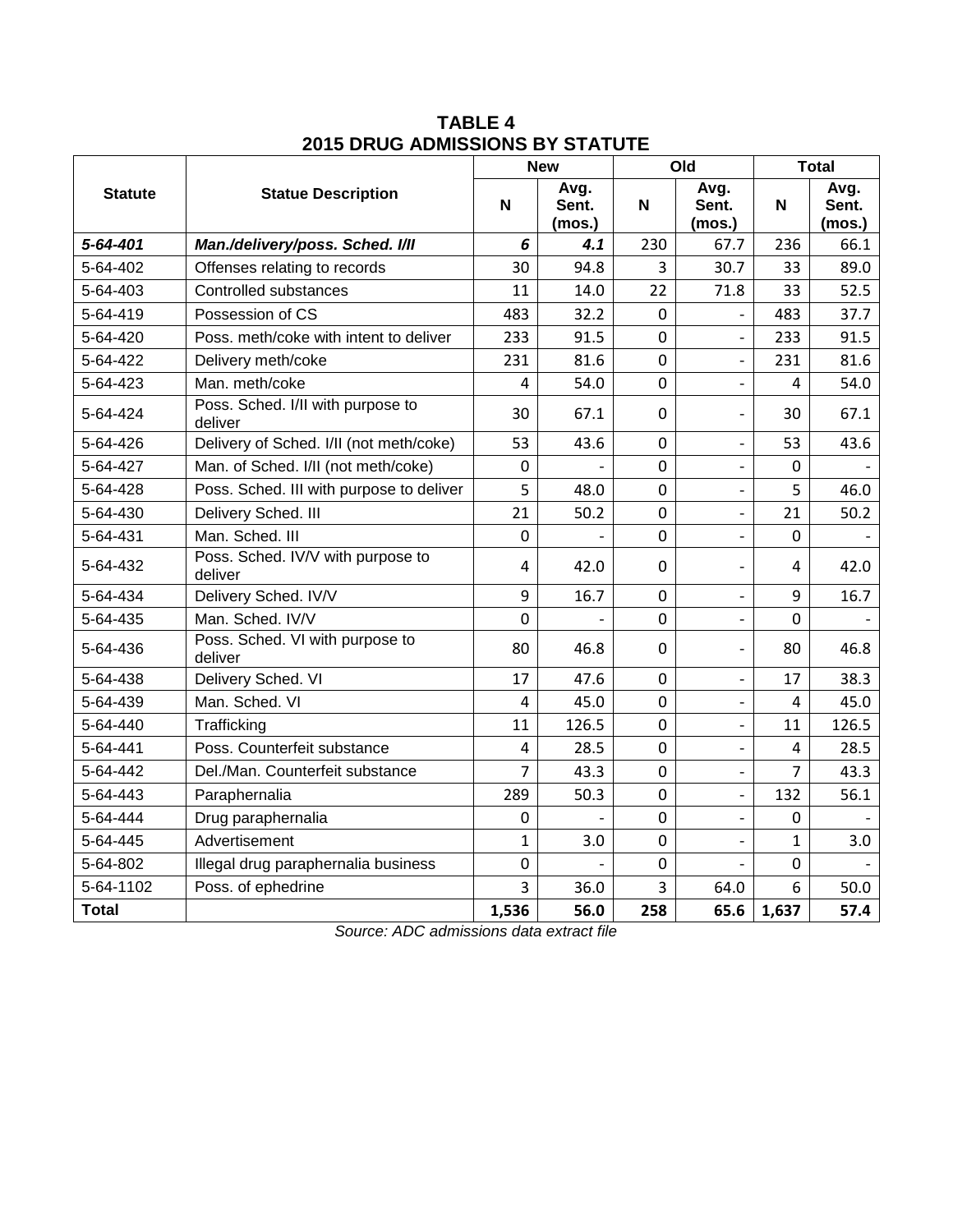# **D. Changes in Theft/Property Threshold Amounts**

A series of changes were made to update the theft/property threshold amounts.

*The described theft/property status changes were assumed to have a projected impact of approximately 85 admissions and to save an average of 9 months in length of stay.* 

|                |                                      |                                                 | <b>2010 Admissions</b>                      |                                                    |                                        |                                                 | <b>2013 Admissions</b>                      |                                                    |                                        |
|----------------|--------------------------------------|-------------------------------------------------|---------------------------------------------|----------------------------------------------------|----------------------------------------|-------------------------------------------------|---------------------------------------------|----------------------------------------------------|----------------------------------------|
| <b>Statute</b> | <b>Statute</b><br><b>Description</b> | <b>Number</b><br>Prison<br><b>Admits</b>        | Avg.<br>Prison<br><b>Sentence</b><br>(mos.) | <b>Number</b><br><b>Probation</b><br><b>Admits</b> | Avg.<br>Prob.<br><b>Term</b><br>(mos.) | <b>Number</b><br><b>Prison</b><br><b>Admits</b> | Avg.<br>Prison<br><b>Sentence</b><br>(mos.) | <b>Number</b><br><b>Probation</b><br><b>Admits</b> | Avg.<br>Prob.<br><b>Term</b><br>(mos.) |
| 5-36-103       | Theft of property                    | 403                                             | 74.2                                        | 1,093                                              | 46.6                                   | 435                                             | 66.5                                        | 989                                                | 47.8                                   |
| 5-36-104       | Theft of services                    | 1                                               | 60.0                                        | 14                                                 | 30.4                                   | 0                                               |                                             | 9                                                  | 40.5                                   |
| 5-36-106       | Theft by receiving                   | 128                                             | 61.5                                        | 411                                                | 45.5                                   | 135                                             | 55.3                                        | 291                                                | 45.6                                   |
| 5-37-207       | Fraudulent use of<br>credit card     | 22                                              | 28.7                                        | 181                                                | 45.9                                   | 26                                              | 39.1                                        | 74                                                 | 44.4                                   |
| 5-37-303       | Theft of wireless<br>services        | $\Omega$                                        |                                             | 0                                                  |                                        | $\mathbf 0$                                     |                                             | $\Omega$                                           |                                        |
| 5-37-305       | Hot check                            | 46                                              | 38.0                                        | 408                                                | 45.5                                   | $\overline{2}$                                  | 43.2                                        | 114                                                | 39.7                                   |
| 5-38-203       | Criminal mischief I                  | 25                                              | 35.1                                        | 182                                                | 38.9                                   | 22                                              | 58.4                                        | 115                                                | 42.1                                   |
| 5-38-204       | Criminal mischief II                 | $6\phantom{1}$                                  | 47.0                                        | 35                                                 | 32.4                                   | 5                                               | 9.2                                         | 22                                                 | 45.8                                   |
| <b>Total</b>   |                                      | 631                                             | 65.6                                        | 2,324                                              | 45.2                                   | 625                                             | 62.4                                        | 1,614                                              | 46.2                                   |
|                |                                      |                                                 |                                             |                                                    |                                        |                                                 |                                             |                                                    |                                        |
|                |                                      |                                                 | 2014 Admissions                             |                                                    |                                        |                                                 | 2015 Admissions                             |                                                    |                                        |
| <b>Statute</b> | <b>Statute</b><br><b>Description</b> | <b>Number</b><br><b>Prison</b><br><b>Admits</b> | Avg.<br>Prison<br><b>Sentence</b><br>(mos.) | <b>Number</b><br><b>Probation</b><br><b>Admits</b> | Avg.<br>Prob.<br><b>Term</b><br>(mos.) | <b>Number</b><br><b>Prison</b><br><b>Admits</b> | Avg.<br>Prison<br><b>Sentence</b><br>(mos.) | <b>Number</b><br><b>Probation</b><br><b>Admits</b> | Avg.<br>Prob.<br><b>Term</b><br>(mos.) |
| 5-36-103       | Theft of property                    | 346                                             | 64.6                                        | 1,006                                              | 48.3                                   | 279                                             | 54.6                                        | 935                                                | 48.0                                   |
| 5-36-104       | Theft of services                    | $\Omega$                                        |                                             | 29                                                 | 52.2                                   | 1                                               | 12.0                                        | 27                                                 | 46.7                                   |
| 5-36-106       | Theft by receiving                   | 158                                             | 58.7                                        | 380                                                | 47.9                                   | 124                                             | 51.0                                        | 338                                                | 46.7                                   |
| 5-37-207       | Fraudulent use of<br>credit card     | 17                                              | 54.3                                        | 71                                                 | 45.0                                   | 14                                              | 54.9                                        | 69                                                 | 48.4                                   |
| 5-37-303       | Theft of wireless<br>services        | 0                                               |                                             | $\Omega$                                           |                                        | $\overline{0}$                                  |                                             | $\overline{0}$                                     |                                        |
| 5-37-305       | Hot check                            | 6                                               | 85.0                                        | 75                                                 | 37.1                                   | $\overline{7}$                                  | 49.3                                        | 68                                                 | 39.2                                   |
| 5-38-203       | Criminal mischief I                  | 32                                              | 59.3                                        | 121                                                | 42.9                                   | 27                                              | 69.2                                        | 109                                                | 40.4                                   |
| 5-38-204       | Criminal mischief II                 | $\overline{2}$                                  | 24.0                                        | 18                                                 | 35.7                                   | $\overline{2}$                                  | 30.0                                        | 17                                                 | 36.7                                   |

**TABLE 5 NEW CRIME PROPERTY CRIME ADMISSIONS COMPARISON WITH 2010**

*Source: ADC CY 2010 - 2015 admissions data extract file; ACC CY 2010 - 2015 probation admissions extract file*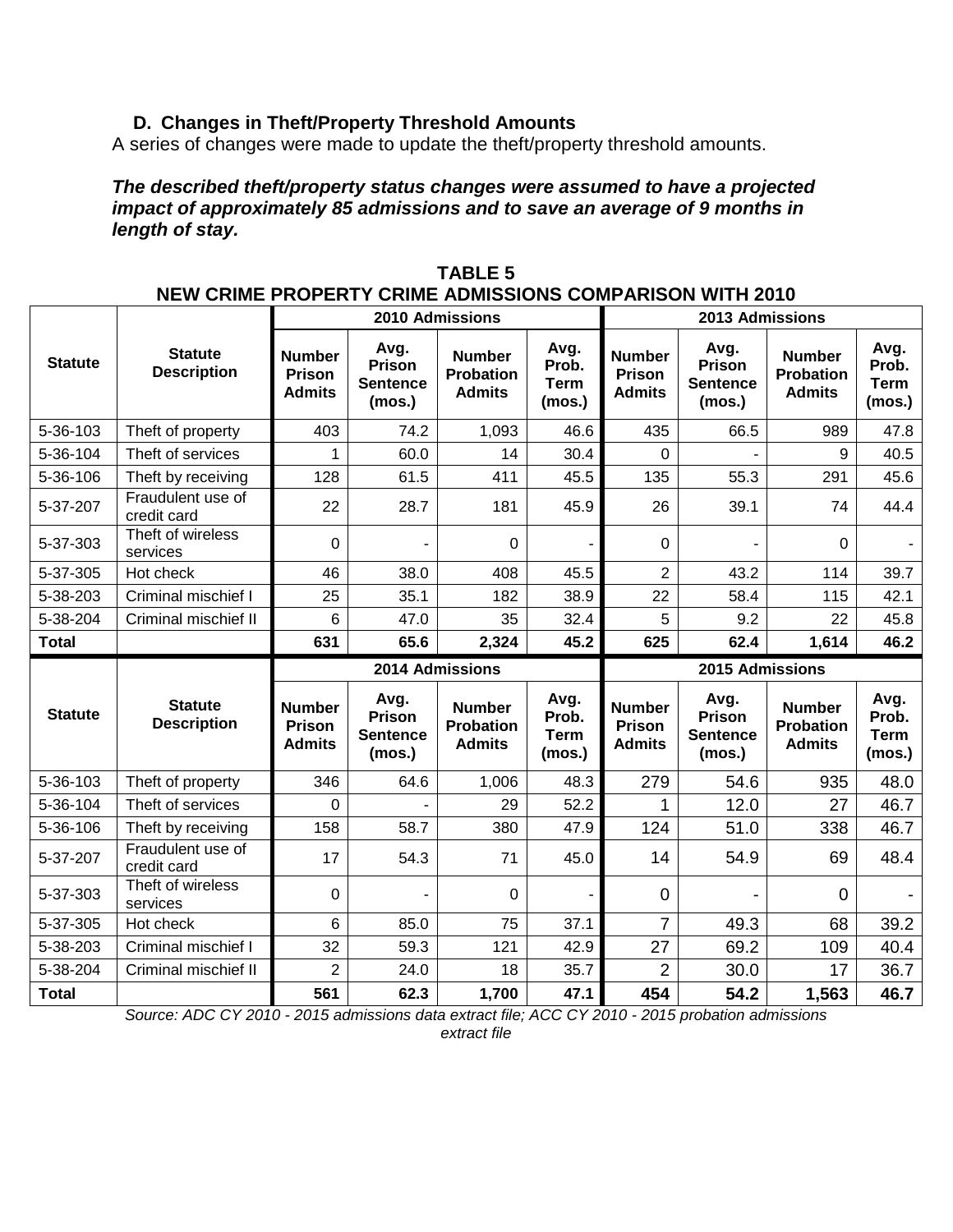|                |                               | <b>New</b>    |                         | Old           |                         | <b>Total</b>  |                         |
|----------------|-------------------------------|---------------|-------------------------|---------------|-------------------------|---------------|-------------------------|
| <b>Statute</b> | <b>Statute Description</b>    | <b>Number</b> | Avg.<br>Sent.<br>(mos.) | <b>Number</b> | Avg.<br>Sent.<br>(mos.) | <b>Number</b> | Avg.<br>Sent.<br>(mos.) |
| 5-36-103       | Theft of property             | 193           | 57.1                    | 86            | 48.8                    | 279           | 54.5                    |
| 5-36-104       | Theft of services             |               | 12.0                    | $\Omega$      |                         |               | 12.0                    |
| 5-36-106       | Theft by receiving            | 90            | 49.9                    | 34            | 54.0                    | 124           | 51.0                    |
| 5-37-207       | Fraudulent use of credit card | 4             | 46.5                    | 10            | 58.3                    | 14            | 54.9                    |
| 5-37-303       | Theft of wireless services    | 0             | $\blacksquare$          | 0             |                         | 0             |                         |
| 5-37-305       | Hot check                     | 3             | 44.0                    | 4             | 53.2                    | 7             | 30.4                    |
| 5-38-203       | Criminal mischief I           | 20            | 79.5                    | 7             | 39.8                    | 27            | 69.2                    |
| 5-38-204       | Criminal mischief II          | 0             | -                       | 2             | 30.0                    | 2             | 30.0                    |
| <b>Total</b>   |                               | 311           | 56.0                    | 143           | 50.1                    | 454           | 54.2                    |

**TABLE 6 2015 PROPERTY CRIME ADMISSIONS BY STATUTE**

*Source: ADC admissions data extract file*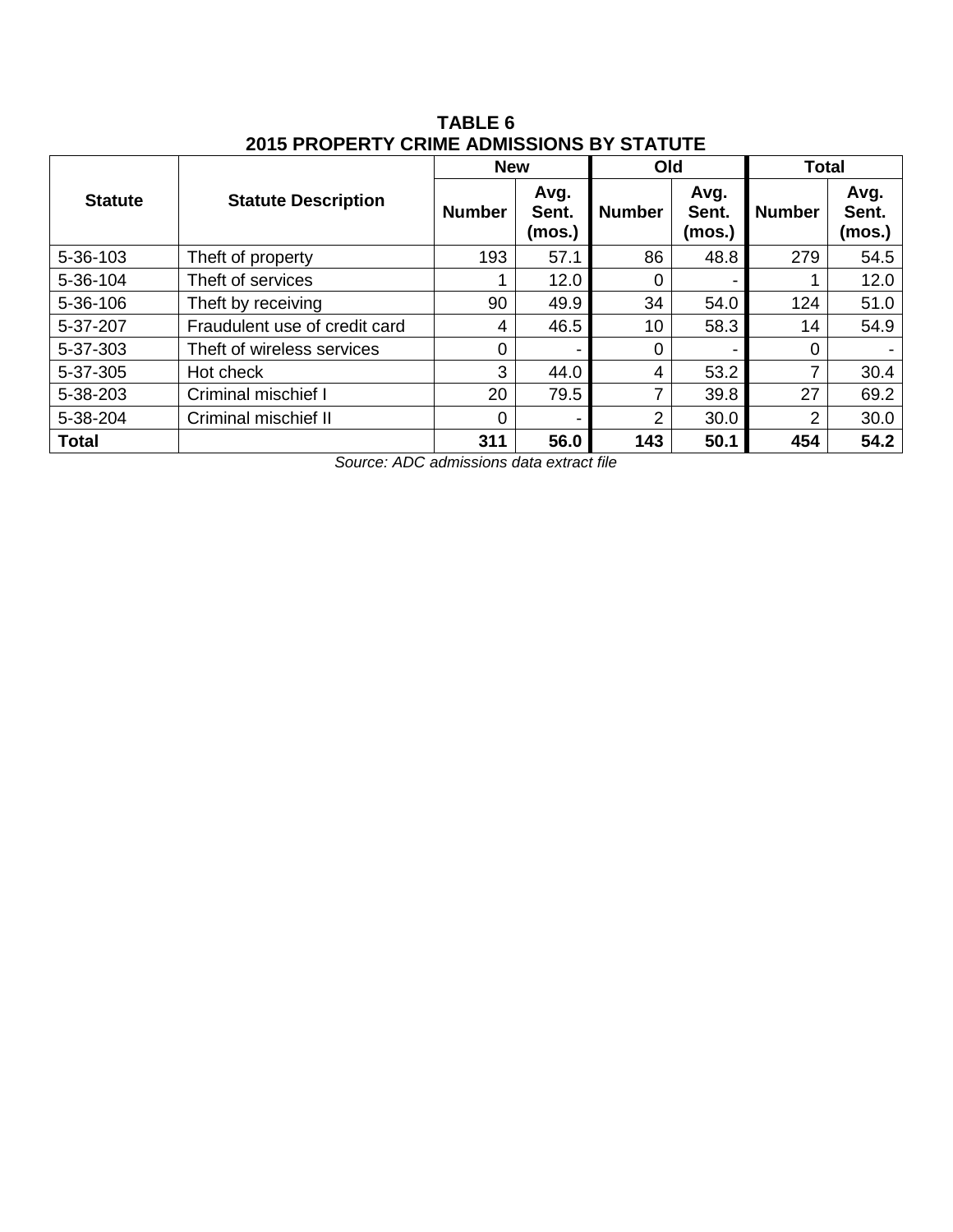#### **E. Earned Discharge from Parole and Probation**

Section 82 of Act 570 created provisions for earned discharge and completion of sentence from parole and probation.

If a person is incarcerated for an eligible felony, whether by an immediate commitment or after his or her probation is revoked, and after he or she is moved to community supervision through parole or transfer by the Parole Board, or if he or she is placed on probation, he or she is immediately eligible to begin earning daily credits that shall count toward reducing the number of days he or she is otherwise required to serve until he or she has completed the sentence.

Credits equal to thirty (30) days per month for every month that the offender complies with court-ordered conditions and a set of predetermined criteria established by the ACC in consultation with judges, prosecuting attorneys, and defense counsel shall accrue while the person is on parole or probation.

The ACC shall calculate the number of days the person has remaining to serve on parole or probation before that person completes his or her sentence. The number of days shall be recalculated on a monthly basis to reflect the application of any credits earned under this subchapter. The department shall have sole discretion to forfeit any credits a person earns under this subchapter unless otherwise provided for in this section. The award or forfeiture of any credits earned under this subchapter is not subject to appeal or judicial review. A person convicted of another felony offense while on parole or probation may result in the forfeiture of any credits.

The following felony offenses shall be eligible for earned discharge and completion of the sentence under this subchapter: All Class D, Class C, and Class B felonies, except:

- An offense for which sex offender registration is required under the Sex Offender Registration Act of 1997;
- A felony involving violence under A.C.A.  $\S$  5-4-501(d)(2);
- Kidnapping, Manslaughter, or Driving while intoxicated;
- All Class A controlled substance offenses; and
- A Class Y felony.

Earned discharge from parole and probation is broken into 3 impacts: (1) prison savings, (2) parole inactive population savings and (3) probation inactive population savings. Prison impact savings are assumed to be based on a reduction in additional sentence time for new felony conviction parole violators returned to prison and a reduction in probation technical violators returned to prison.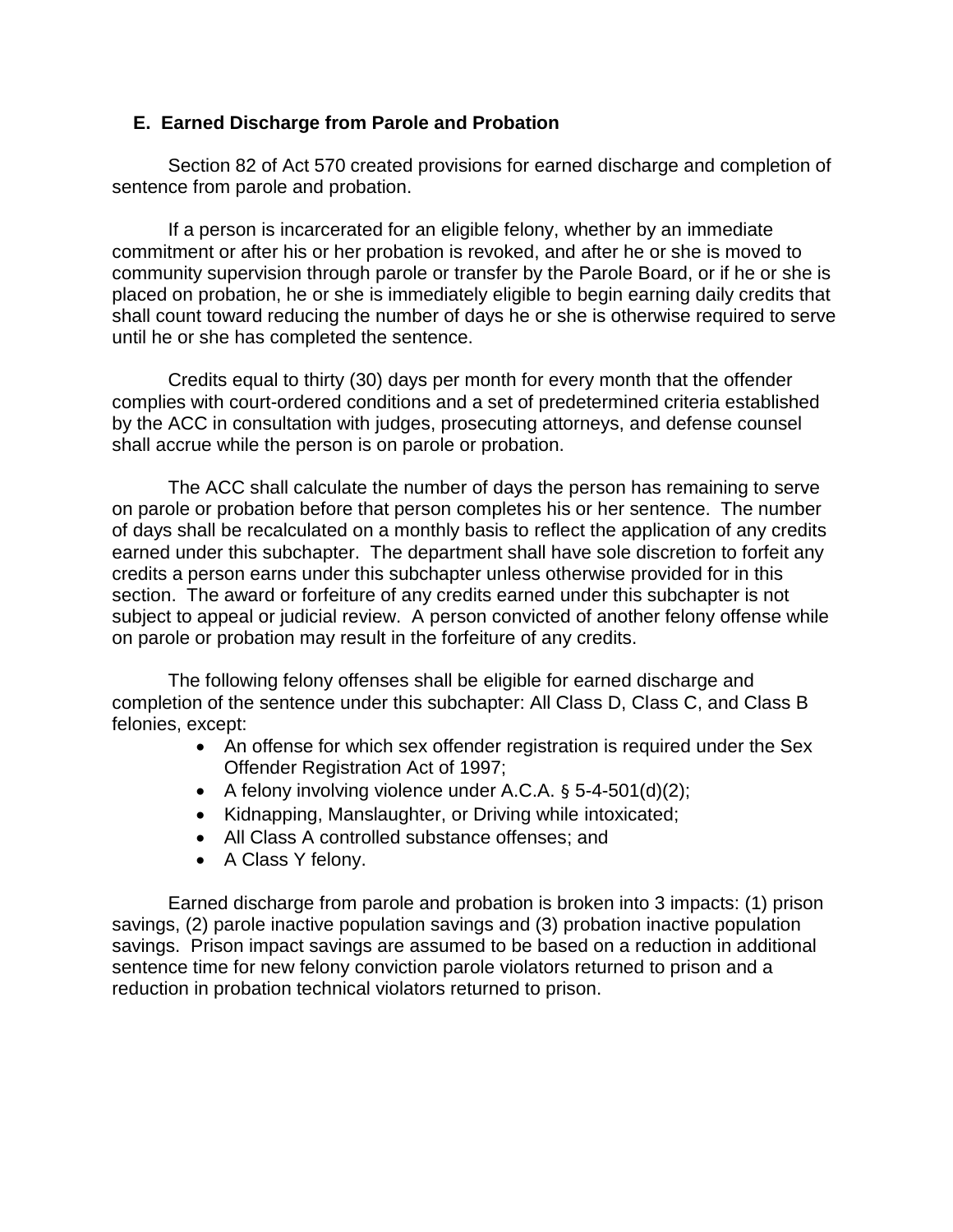*It was assumed there would be approximately 66 admissions reduction in probation violators returned. It was also assumed approximately 29% of parole violators returned to prison will serve roughly 10 months less with earned good time on parole.*

|                      |               |                      | ZUI4 & ZUI3 FANULE NEVUCATIONS TU ADU DI UFFENSE     |                                   |               |                      |                                               |                                   |
|----------------------|---------------|----------------------|------------------------------------------------------|-----------------------------------|---------------|----------------------|-----------------------------------------------|-----------------------------------|
| <b>Offense Group</b> | <b>Number</b> | $\%$<br><b>Total</b> | <b>Percent</b><br><b>Prison</b><br><b>Admissions</b> | Avg.<br><b>Sentence</b><br>(mos.) | <b>Number</b> | $\%$<br><b>Total</b> | <b>Percent</b><br>Prison<br><b>Admissions</b> | Avg.<br><b>Sentence</b><br>(mos.) |
|                      |               |                      | 2014                                                 |                                   |               |                      | 2015                                          |                                   |
| Murder               | 23            | 0.5%                 | 0.2%                                                 | 295.5                             | 25            | 0.5%                 | 0.2%                                          | 291                               |
| Assault              | 58            | 1.4%                 | 0.6%                                                 | 56.9                              | 61            | 1.2%                 | 0.6%                                          | 57.8                              |
| Sex crime            | 184           | 4.4%                 | 1.9%                                                 | 125.9                             | 183           | 3.6%                 | 1.7%                                          | 119.8                             |
| Robbery              | 323           | 7.7%                 | 3.3%                                                 | 147.7                             | 315           | 6.2%                 | 3.0%                                          | 135.2                             |
| Drug distribution    | 1,352         | 32.1%                | 14.0%                                                | 112.4                             | 1,469         | 28.9%                | 13.9%                                         | 112.2                             |
| Other drug           | 184           | 4.4%                 | 1.9%                                                 | 96.4                              | 259           | 5.1%                 | 2.4%                                          | 75.6                              |
| <b>Burglary</b>      | 867           | 20.6%                | 9.0%                                                 | 111.7                             | 1,016         | 20.0%                | 9.6%                                          | 107.3                             |
| <b>Battery</b>       | 238           | 5.7%                 | 2.5%                                                 | 91.2                              | 280           | 5.5%                 | 2.6%                                          | 87                                |
| Theft                | 431           | 10.2%                | 4.5%                                                 | 101.3                             | 534           | 10.5%                | 5.0%                                          | 93.8                              |
| Fraud                | 14            | 0.3%                 | 0.1%                                                 | 72.7                              | 25            | 0.5%                 | 0.2%                                          | 67.4                              |
| Forgery              | 117           | 2.8%                 | 1.2%                                                 | 83.5                              | 152           | 3.0%                 | 1.4%                                          | 71.6                              |
| Weapons/explosives   | 171           | 4.1%                 | 1.8%                                                 | 124.9                             | 203           | 4.0%                 | 1.9%                                          | 115.6                             |
| <b>DWI</b>           | 21            | 0.5%                 | 0.2%                                                 | 47.7                              | 15            | 0.3%                 | 0.1%                                          | 44.2                              |
| Other violent        | 139           | 3.3%                 | 1.4%                                                 | 110.8                             | 147           | 2.9%                 | 1.4%                                          | 109.4                             |
| Other property       | 82            | 1.9%                 | 0.8%                                                 | 117.7                             | 61            | 1.2%                 | 0.6%                                          | 88.6                              |
| Other non-violent    | 130           | 3.1%                 | 1.3%                                                 | 98.9                              | 178           | 3.5%                 | 1.7%                                          | 76.3                              |
| Criminal attempt     | 26            | 0.6%                 | 0.3%                                                 | 115.1                             | 20            | 0.4%                 | 0.2%                                          | 139.8                             |
| Criminal conspiracy  | 13            | 0.3%                 | 0.1%                                                 | 96.4                              | 15            | 0.3%                 | 0.1%                                          | 121.5                             |
| Unknown              | 117           | 2.8%                 | 1.2%                                                 | 224.5                             | 124           | 2.3%                 | 1.2%                                          | 181.5                             |
| All                  | 4,490         | 100.0%               | 46.5%                                                | 113.6                             | 5,082         | 100.0%               | 47.9%                                         | 106.5                             |

**TABLE 7 2014 & 2015 PAROLE REVOCATIONS TO ADC BY OFFENSE**

*Source: ADC CY 2014 & 2015 admissions data extract file; 'unknowns' are cases in the data extract file for which the offense cannot be determined.*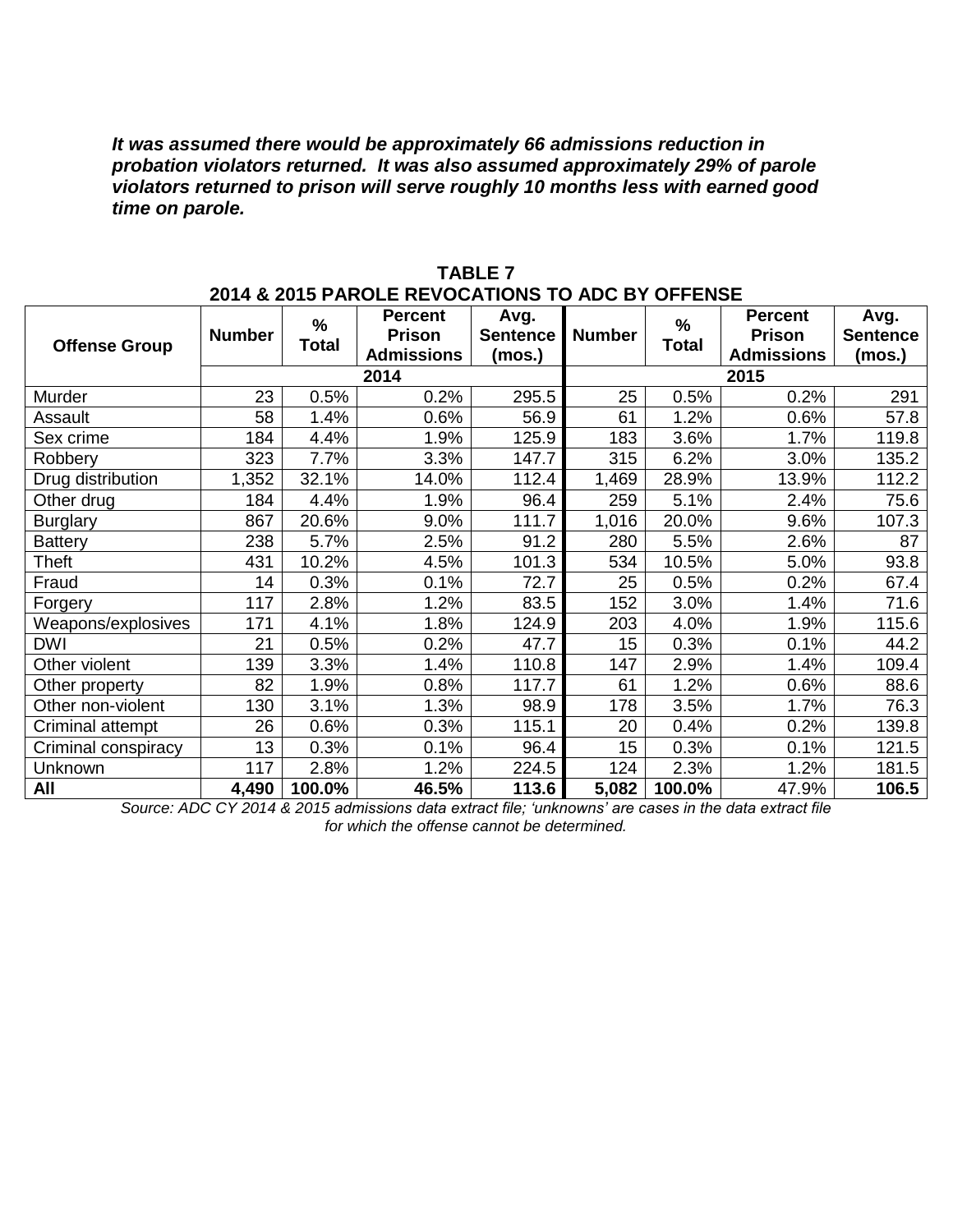| Revocations      | Number | Estimated<br>Percent of<br>Prison<br>Admissions |
|------------------|--------|-------------------------------------------------|
| 2010 Prob. Revs. | 1,296  | 16.9%                                           |
| 2011 Prob. Revs. | 1,100  | 15.5%                                           |
| 2012 Prob. Revs. | 1,370  | 22.2%                                           |
| 2013 Prob. Revs. | 1,649  | 17.9%                                           |
| 2014 Prob. Revs. | 1,505  | 15.6%                                           |
| 2015 Prob. Revs. | 1,527  | 14.4%                                           |

## **TABLE 8 2010 - 2015 TOTAL PROBATION REVOCATIONS TO ADC**

*Source: ACC CY 2010 probation release extract file; 2011- 2015 ADC admissions extract file*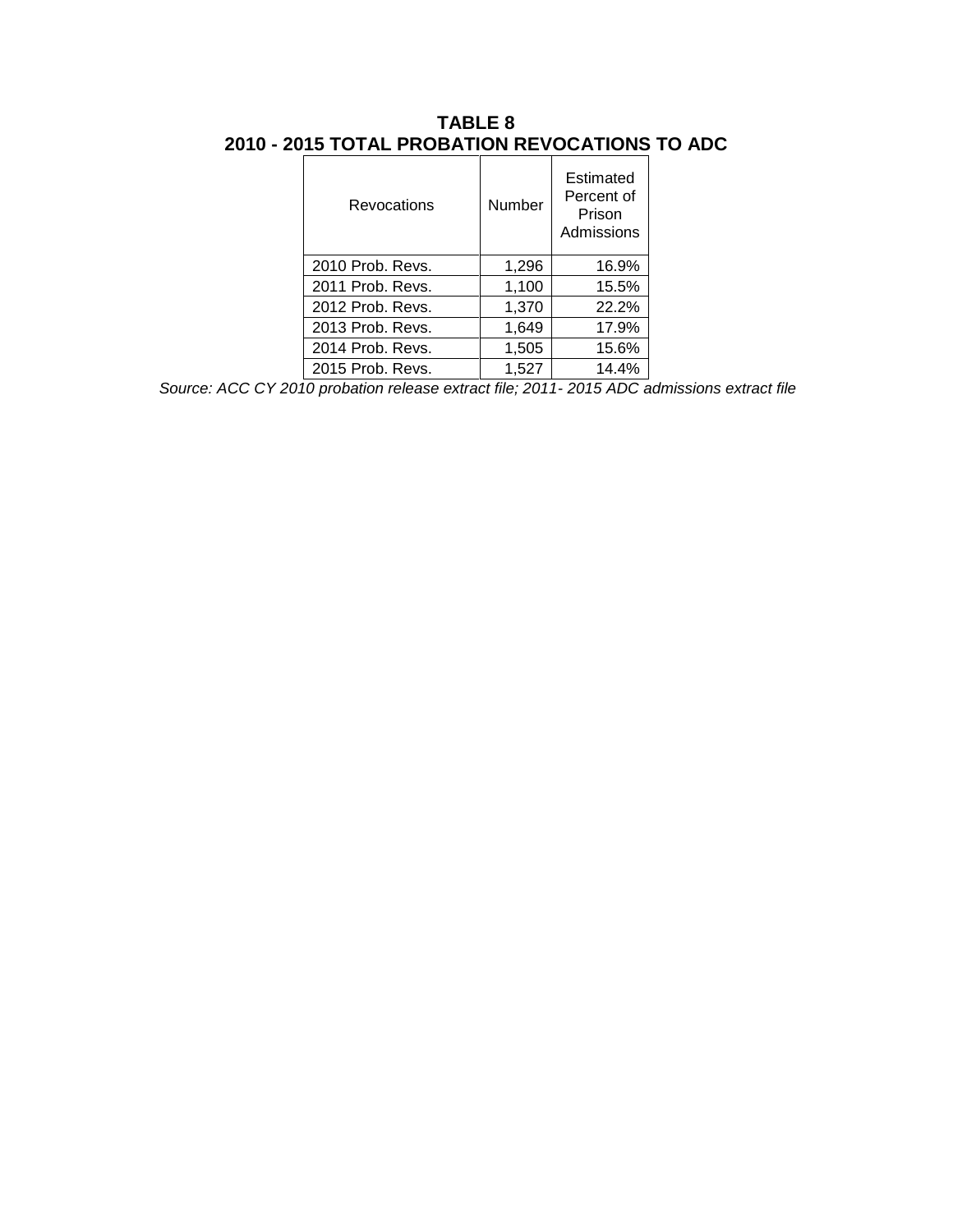## **F. 120 Day Early Release for Non-Violent Offenders**

From section 105 of ACT 570, an inmate serving a sentence in the Department of Correction may be released from incarceration to electronic monitoring (EM) if the:

- Inmate has served one hundred twenty (120) days of his or her sentence;
- Sentence was not the result of a jury or bench verdict;
- Inmate has an approved parole plan;
- Inmate was sentenced from a cell in the sentencing guidelines that does not include incarceration in the presumptive range;
- Conviction is for a Class C or Class D felony;
- Conviction is not for a crime of violence, regardless of felony level;
- Conviction is not a sex offense, regardless of felony level;
- Conviction is not for manufacture of methamphetamine;
- Conviction is not for possession of drug paraphernalia with the purpose to manufacture methamphetamine, if the conviction is a Class C felony or higher;
- Conviction is not a crime involving the threat of violence or bodily harm;
- Conviction is not for a crime that resulted in a death; and
- Inmate has not previously failed drug court program.

The Director of ADC or the Director of ACC shall make the factors of consideration known to the Parole Board for consideration of electronic monitoring. The Board of Corrections shall promulgate rules that will establish policy and procedures for an electronic monitoring program. An inmate released from incarceration on parole under this section shall be supervised by the ACC using electronic monitoring until the inmate's transfer eligibility date or for at least ninety (90) days of full compliance by the inmate, whichever is sooner. The term of electronic monitoring shall not exceed the maximum number of years of imprisonment or supervision to which the inmate could be sentenced. The length of time the defendant participates on electronic monitoring program and any good time credit awarded shall be credited against the defendant's sentence.

#### *It was assumed that approximately 35% of all offenders meeting the early release electronic monitoring criteria will be released at 120 days.*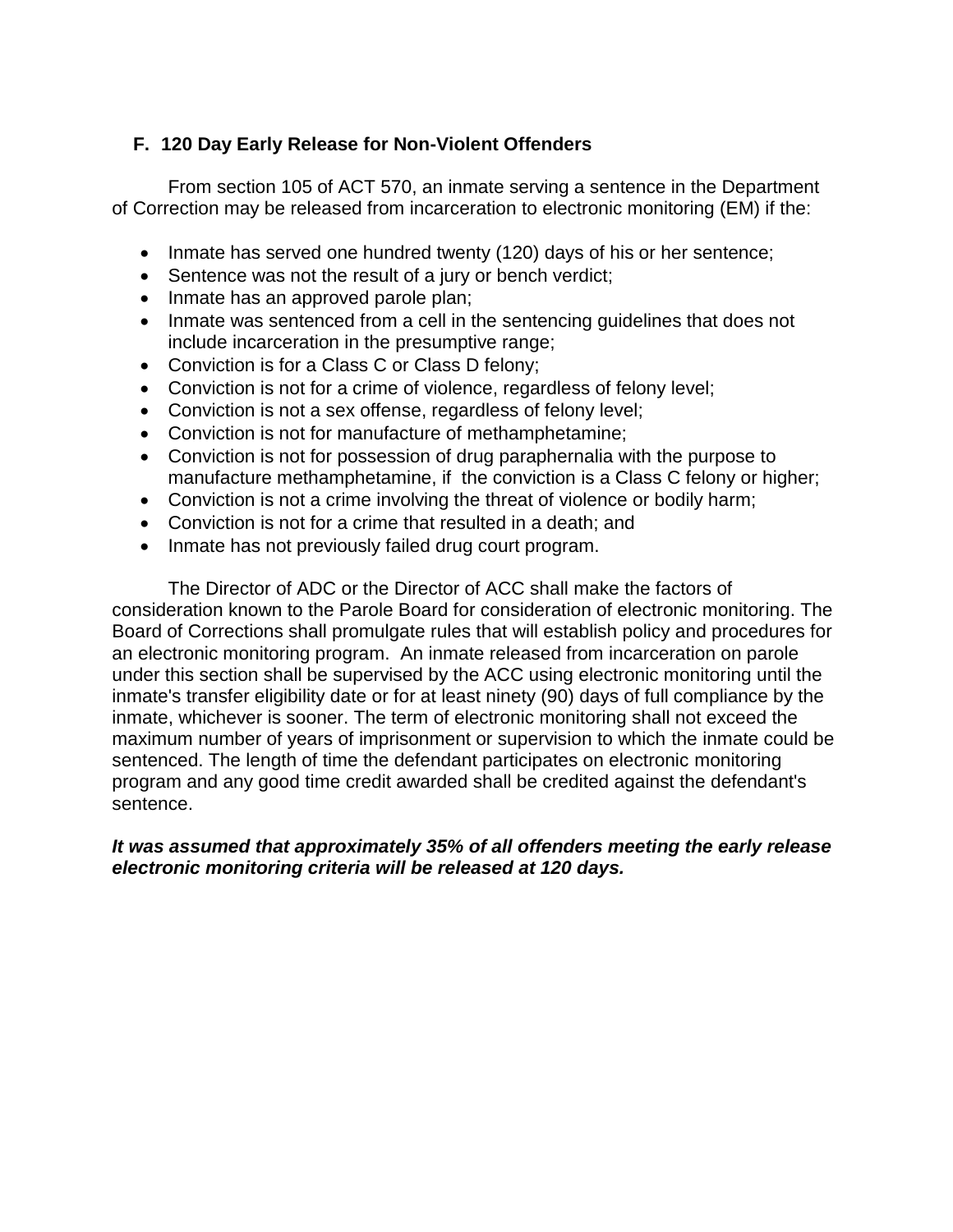| <u>INEW COMINILINERITY DT JENTERUNG GUIDEEINE QUAEILIUATION ZUTJ</u> |                         |                               |                         |                |                         |          |                |                |       |
|----------------------------------------------------------------------|-------------------------|-------------------------------|-------------------------|----------------|-------------------------|----------|----------------|----------------|-------|
| <b>Seriousness</b>                                                   | <b>Statistic</b>        | <b>Criminal History Score</b> |                         |                |                         |          |                |                |       |
| Level                                                                |                         | $\mathbf 0$                   | 1                       | $\overline{2}$ | $\overline{\mathbf{3}}$ | 4        | $5+$           | <b>Unknown</b> | 2014  |
|                                                                      | Number<br><b>Admits</b> | $\overline{2}$                | $\overline{\mathbf{1}}$ | $\mathbf{0}$   | $\mathbf 0$             | $\Omega$ | $\Omega$       |                | 4     |
|                                                                      | Avg. Sent.              | 36.0                          | 24.0                    |                |                         |          |                | 3.0            | 24.7  |
|                                                                      | Avg. LOS                | 7.0                           | 5.0                     |                | -                       |          |                |                | 5.9   |
|                                                                      | Number<br>Admits        | 96                            | 74                      | 46             | 23                      | 6        | $\overline{2}$ | 35             | 282   |
| $\overline{2}$                                                       | Avg. Sent.              | 40.4                          | 47.7                    | 47.6           | 45.8                    | 39.5     | 138.0          | 23.1           | 42.5  |
|                                                                      | Avg. LOS                | 8.2                           | 8.9                     | 8.1            | 9.7                     | 15.9     | 15.0           | 7.0            | 8.7   |
|                                                                      | Number<br>Admits        | 515                           | 332                     | 217            | 93                      | 41       | 26             | 283            | 1,507 |
| 3                                                                    | Avg. Sent.              | 37.5                          | 39.6                    | 41.8           | 49.0                    | 61.5     | 56.9           | 21.4           | 37.3  |
|                                                                      | Avg. LOS                | 8.9                           | 9.0                     | 9.5            | 11.1                    | 14.5     | 13.3           | 11.0           | 9.7   |
|                                                                      | Number<br>Admits        | 385                           | 197                     | 110            | 44                      | 17       | 11             | 112            | 876   |
| $\overline{\mathbf{4}}$                                              | Avg. Sent.              | 65.6                          | 49.2                    | 67.4           | 84.4                    | 81.4     | 141.8          | 30.0           | 59.8  |
|                                                                      | Avg. LOS                | 10.9                          | 11.9                    | 14.1           | 12.1                    | 9.3      | 15.7           | 11.5           | 11.8  |
|                                                                      | Number<br>Admits        | 172                           | 161                     | 110            | 41                      | 16       | 18             | 68             | 586   |
| 5                                                                    | Avg. Sent.              | 65.5                          | 68.9                    | 71.2           | 74.8                    | 97.1     | 100.0          | 44.5           | 67.7  |
|                                                                      | Avg. LOS                | 13.2                          | 10.8                    | 12.7           | 14.1                    | 16.0     | 16.4           | 20.3           | 13.2  |

**TABLE 9 NEW COMMITMENTS BY SENTENCING GUIDELINE QUALIFICATION 2015**

*Source: ADC CY 2015 admissions and release data extract files; Lifers, 50%ers and 70%ers excluded*